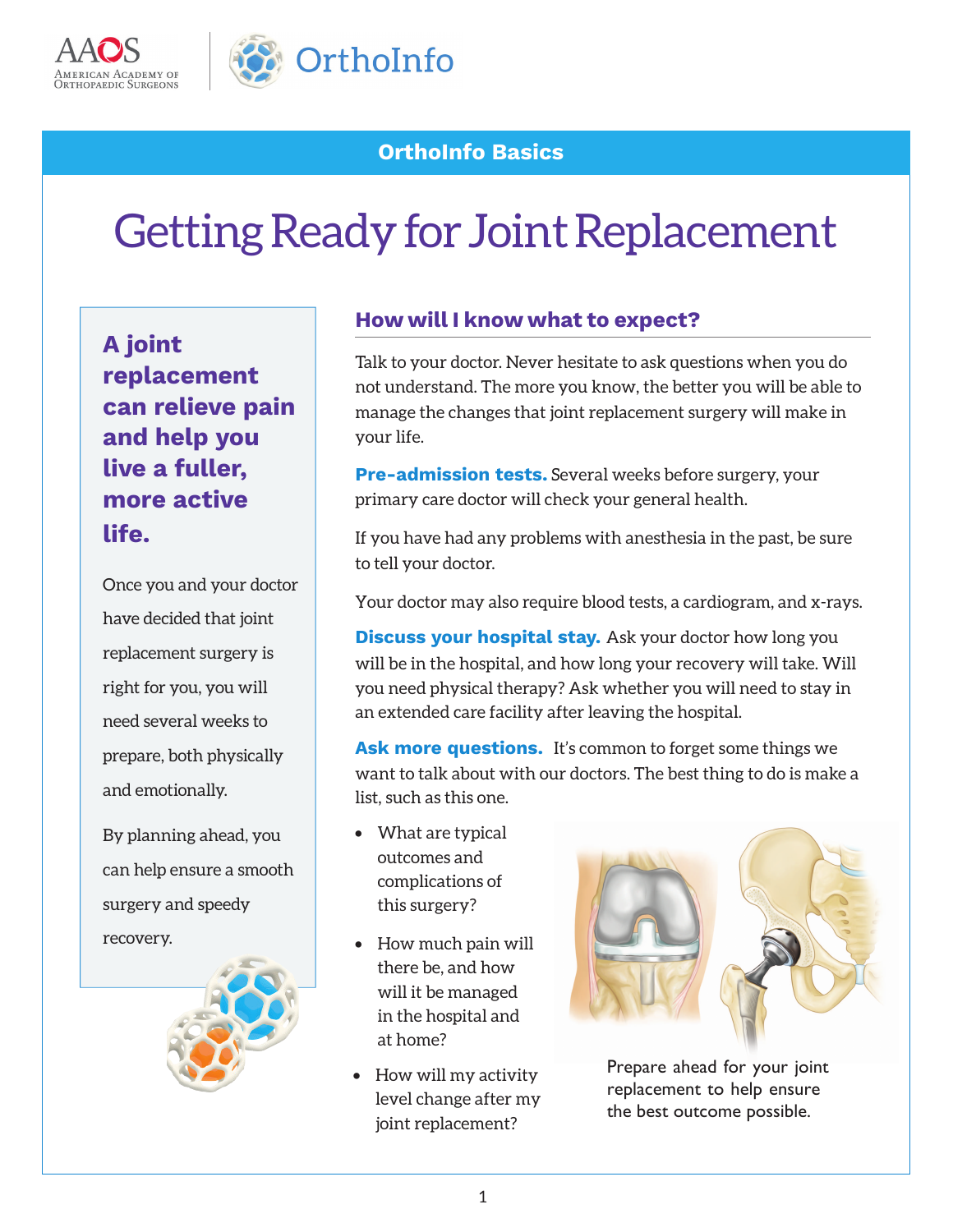## **How can I physically prepare for surgery?**

Being physically ready for surgery can reduce your recovery time.

**If you smoke, cut down or quit.** Smoking delays healing and slows recovery. It can also interfere with anesthesia during surgery.

**Eat right.** If you are overweight, your doctor may recommend a weight loss program to lessen the stress on your new hip or knee replacement.

**Exercise.** If you are having a hip or knee replacement, strengthening your upper body will help you handle crutches or a walker.

Ask your doctor about postoperative exercises. If you practice them now, it will be easier to do them after surgery.

**Watch your alcohol intake.** Do not have any alcohol for at least 48 hours before surgery.

**Discuss other types of controlled substances.** Tell your doctor about any narcotics or other drug use. These can have an impact on your surgery.

### **How do I start getting ready?**

You can take steps now to help you manage your first weeks at home.

#### **Prepare for daily activities.**

*Arrange for help.* After surgery, you will need some help for several weeks with such tasks as cooking, shopping, bathing, and laundry.

If you live alone, arrange for someone to bring you home and stay with you for several days after your surgery.

Another option is to hire someone to assist you at your home. If you have special needs, consider a short stay at an extended care facility right after your discharge. A social worker or discharge planner at the hospital can help you make these arrangements.

*Make and freeze meals.* Make meal preparation easier by freezing favorite foods or stocking up on ready-made dinners.

#### **Prepare your home.**

*Assess your floor plan.* Consider rearranging furniture. You may decide to temporarily change rooms – make the living room your bedroom, for example.

*Remove rugs.* Put away throw or area rugs that could cause you to slip or trip. Securely fasten electrical cords out of your way.

*Prepare your bathroom.* Make your bathroom safer and easier to use with items like a shower chair, gripping bar, or raised toilet seat.

*Put things at mid-level.* Whether in the kitchen, bathroom, or bedroom, keep items you use regularly somewhere between waist and shoulder height. That way, you will not need to reach up or bend down to get to them.

*(continued on page 3)*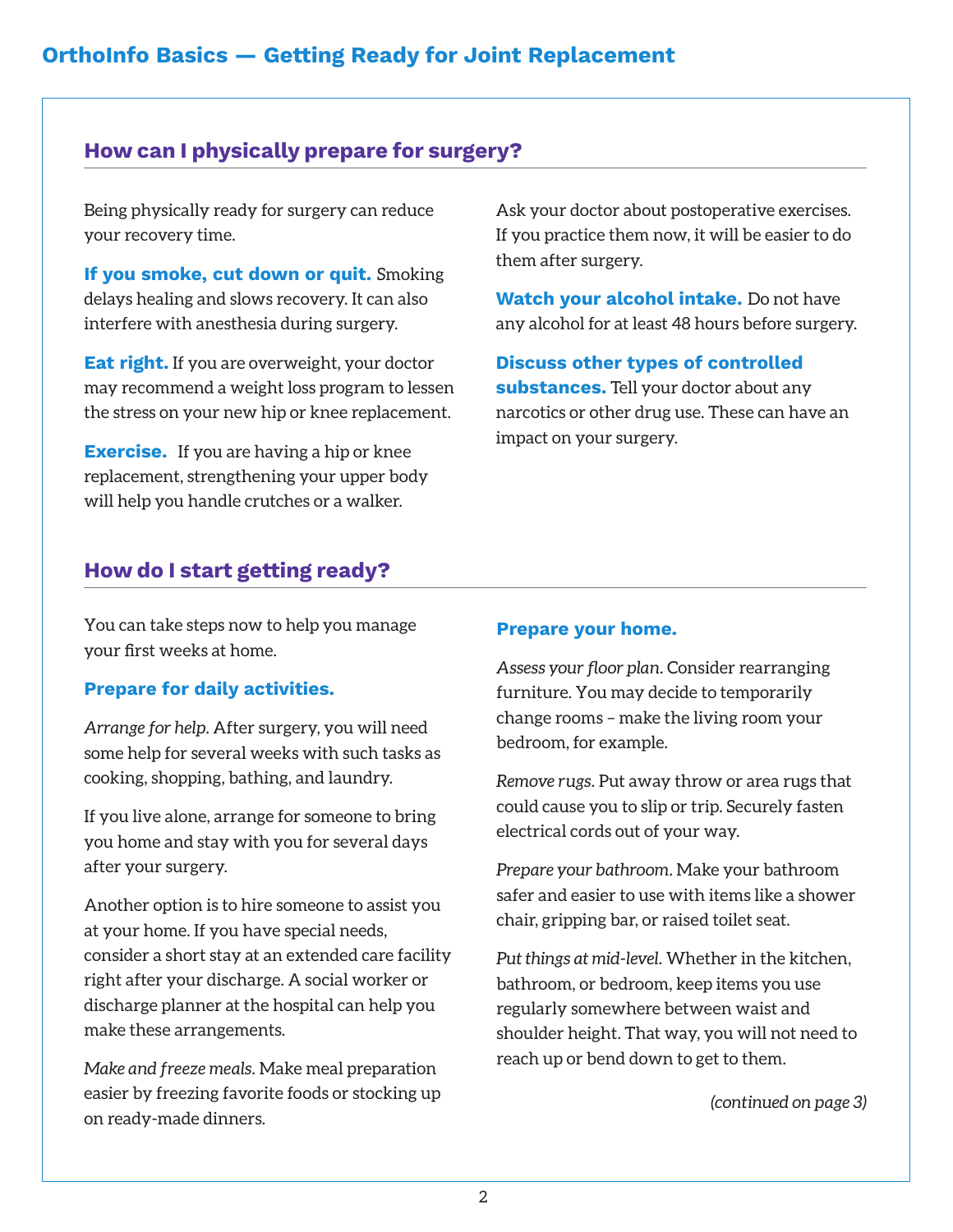## **OrthoInfo Basics — Getting Ready for Joint Replacement**

*(Getting Ready — continued from page 2)*

#### **Take it easy**

Set up a "recovery center" where you will spend most of your time when you get home.

Choose a stable chair for your early recovery with a firm back, two arms, and a firm seat cushion that keeps your hips above your knees. Gather around it things you regularly need, like:

- Phone
- Television remote control
- Radio
- Tissues
- Reading materials
- Pitcher of water and glass
- Medications

## **What will make my home safer?**

Use the following checklist to keep track of items that will help with daily activities.

- $\Box$  Secured safety bars or handrails in your shower or bath
- $\Box$  Secured handrails along all stairways
- $\Box$  Crutches or a walker
- $\Box$  A raised toilet seat
- $\Box$  A stable shower bench or chair for bathing

Talk to your doctor's office about where you can find these items.

- $\Box$  A long-handled sponge and shower hose
- $\Box$  A dressing stick, a sock aid, and a long-handled shoehorn to help you avoid bending over or reaching too much
- $\Box$  A reacher to help you grab objects
- $\Box$  Firm pillows for chairs or sofas to keep your knees below your hips.